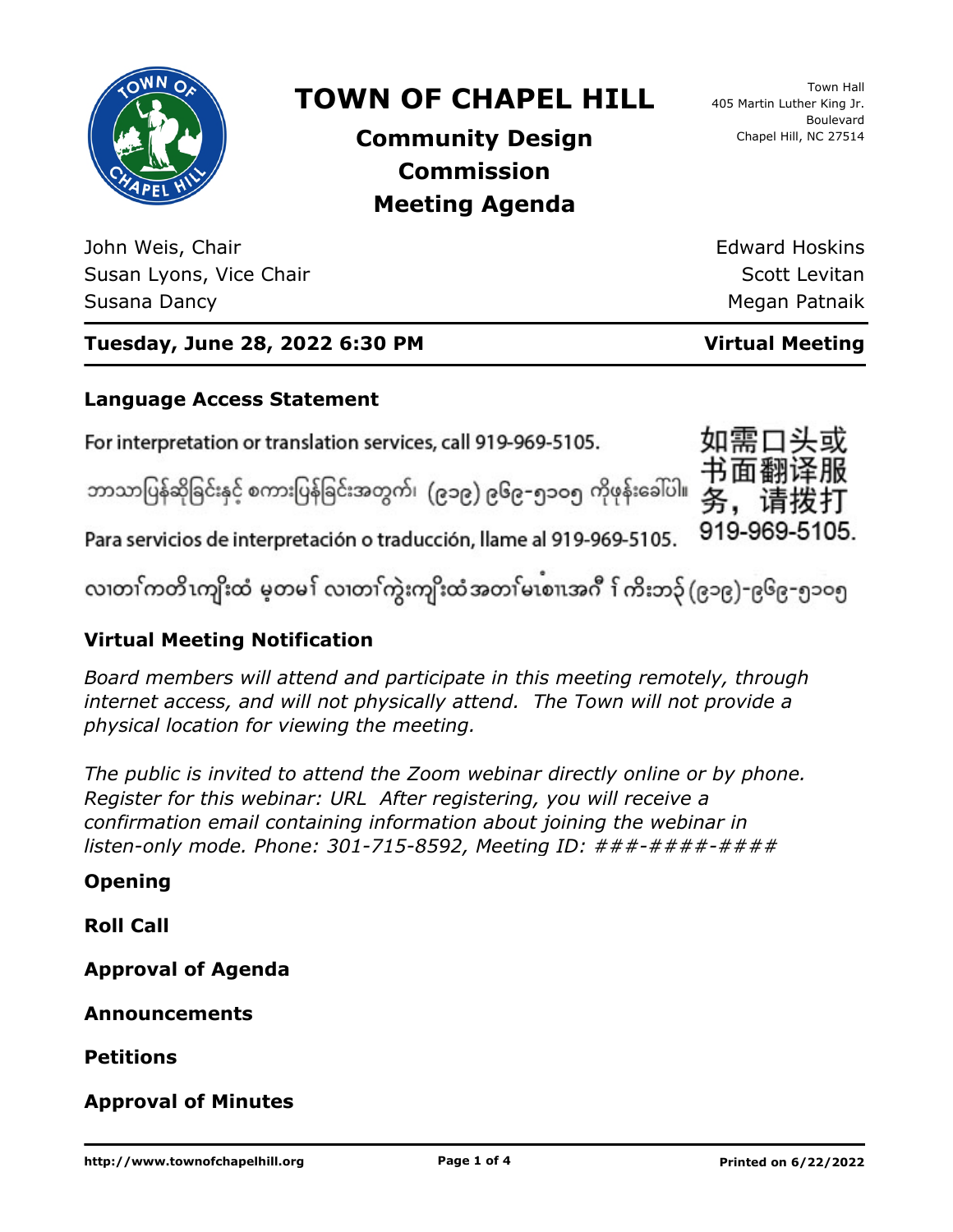**1.** May Minutes **[\[22-0572\]](http://chapelhill.legistar.com/gateway.aspx?m=l&id=/matter.aspx?key=8117)**

| Attachments: | Report                                   |
|--------------|------------------------------------------|
|              | <b>Concept Comments-HuseSt</b>           |
|              | <b>Concept Comments-Starpoint Refuel</b> |
|              | <b>Concept Comments-BarbeeChapel</b>     |

*Commission is asked to consider and approve May minutes report. Including the attached concept plan comments.*

#### **Commission/Staff Discussions**

**2.** Transportation Initiative **[\[22-0573\]](http://chapelhill.legistar.com/gateway.aspx?m=l&id=/matter.aspx?key=8120)**

Attachments: [Staff Summary](http://chapelhill.legistar.com/gateway.aspx?M=F&ID=a8200f27-ae1f-41fb-94d5-a2a0df75f6fb.pdf) [To-Date Survey Results](http://chapelhill.legistar.com/gateway.aspx?M=F&ID=3bef3e1d-df13-4f14-8f0a-25e4bb0c5131.pdf) [TCAB Wayfinding Presentation](http://chapelhill.legistar.com/gateway.aspx?M=F&ID=a77a07a0-6e0c-40c5-8782-b26f9c8864b1.pdf)

*Review Pedestrian & Bicycle Wayfinding Plan*

**3.** Director of Planning-Retreat Follow Up **[\[22-0574\]](http://chapelhill.legistar.com/gateway.aspx?m=l&id=/matter.aspx?key=8118)**

*Review the Following Topics-*

- *1. CDC Authority*
- *2. Studies and Plan Prep for Special Districts*
- *3. Comments to Council*
- *4. Member Recruitment*
- CDC Minor Works Review **4. [\[22-0575\]](http://chapelhill.legistar.com/gateway.aspx?m=l&id=/matter.aspx?key=8119)** Staff Approval Discussion

**Attachments:** [Staff Presentation-DRAFT](http://chapelhill.legistar.com/gateway.aspx?M=F&ID=fcbb50f6-0e1a-4a1a-8b0c-6e6373405540.pptx)

*Staff would like to share some thoughts about how to open up the CDC agenda for special projects/planning initiatives by discussing minor review authority modifications. This is a similar path to how the HDC operates. We'll share thoughts and ask for your feedback and guidance on how we move forward.*

#### **New Business**

1200 MLK Final Plans Review **5. [\[22-0576\]](http://chapelhill.legistar.com/gateway.aspx?m=l&id=/matter.aspx?key=8121)**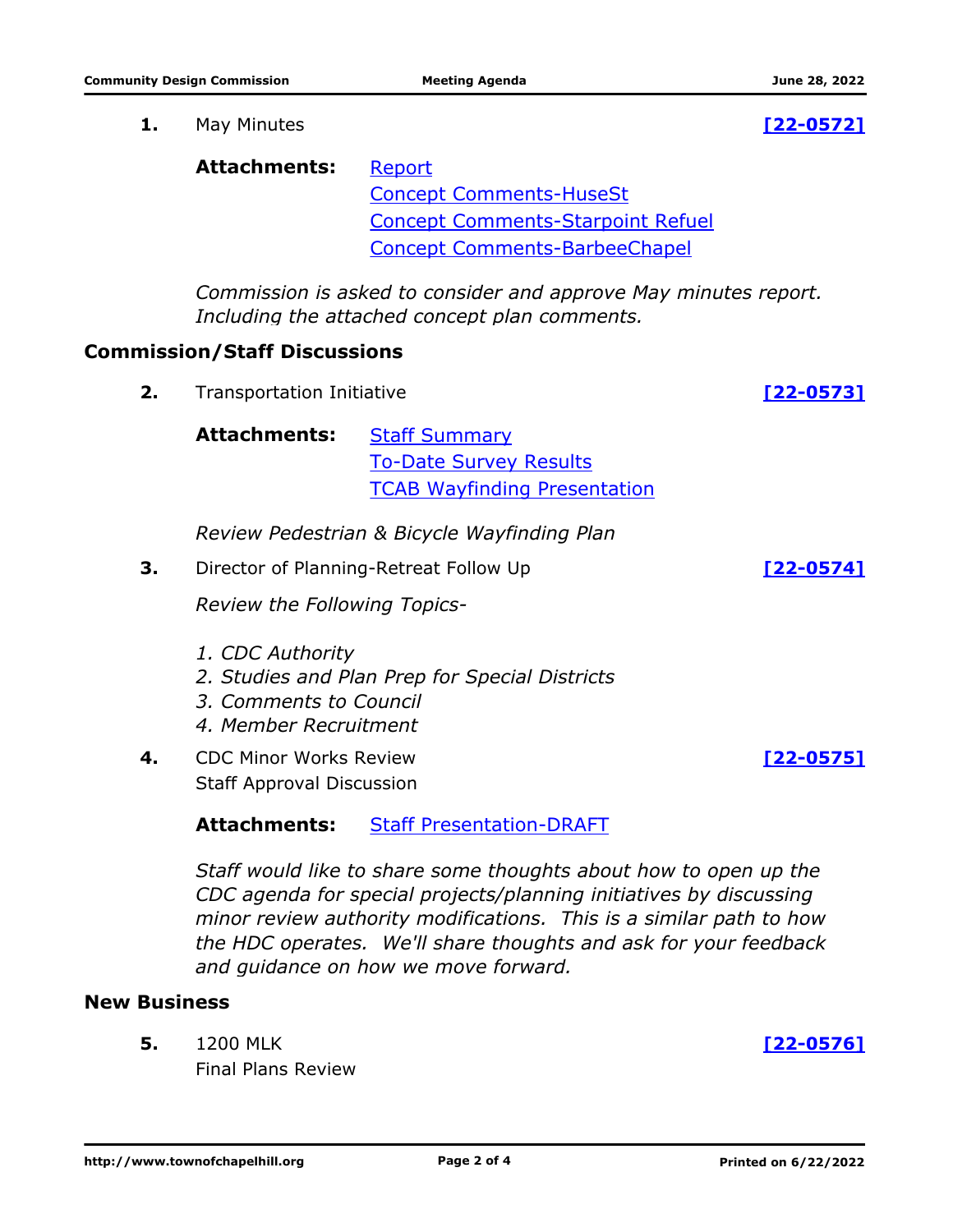**Attachments:** [Plan Set](http://chapelhill.legistar.com/gateway.aspx?M=F&ID=2cc03ea3-1f7f-4f0e-b83b-d3d67382a28d.pdf) [Sheetz-Elevations](http://chapelhill.legistar.com/gateway.aspx?M=F&ID=4c22a3e3-b9f1-4fe3-b4be-aeca21049149.pdf) [Storage-Elevations](http://chapelhill.legistar.com/gateway.aspx?M=F&ID=2095f83e-0088-4bf3-8c6b-034e66f2d106.pdf) [Lighting Plans](http://chapelhill.legistar.com/gateway.aspx?M=F&ID=2a46d083-03f1-4ebc-80b8-1ded43375f80.pdf) [Exterior View](http://chapelhill.legistar.com/gateway.aspx?M=F&ID=b253af6e-3ae3-4414-a876-4fc2c0f51ba0.pdf)

*Commission is asked to review and consider action on final plans review of Building Elevations and Site Lighting. Action include approval, approval w/ conditions and deferral to address comments related to voluntary compliance requests.*

Rosemary Hotel **6. [\[22-0577\]](http://chapelhill.legistar.com/gateway.aspx?m=l&id=/matter.aspx?key=8122)** Final Plans Review

**Attachments:** [Plan Set](http://chapelhill.legistar.com/gateway.aspx?M=F&ID=4b65aa1b-011d-4d4e-8335-dbc72aa42f94.pdf) [Landscape Plan-Alt. Buffer](http://chapelhill.legistar.com/gateway.aspx?M=F&ID=7b44a70f-9ab6-45c7-82e4-64af0ca648f2.pdf) [Lighting Plan](http://chapelhill.legistar.com/gateway.aspx?M=F&ID=f73765ec-066c-48ee-a73b-8f30ee0e29b4.pdf)

*Commission is asked to review and consider action on final plans review of Building Elevation, Site Lighting & Alt. Buffers. Action include approval, approval w/ conditions and deferral to address comments related to voluntary compliance requests.*

*Adjournment*

*\*\*NO JULY MEETING\*\* Next Meeting - August 23*